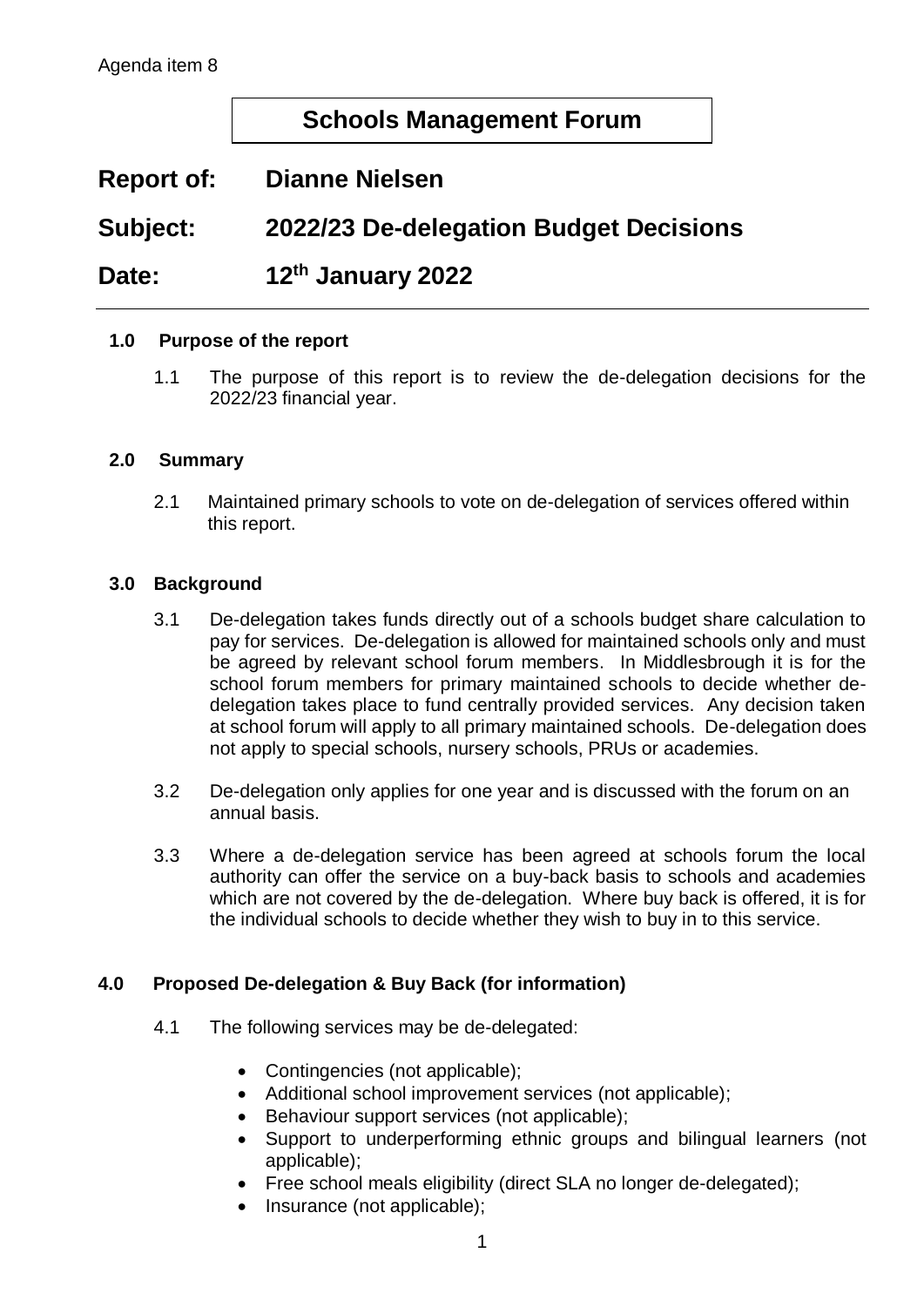- Museum and library services (not applicable);
- Licences /subscriptions:
- Staff costs supply cover trade union facility time.
- 4.2 The following paragraphs explain the areas the Local Authority (LA) is offering as a de-delegation/buy back service. A detailed model is attached as Appendix A which provides the proposed charges per school for each item, and Appendix B provides additional information regarding licences.

#### 4.3 Staff costs supply cover - trade union facility time

The trade union (TU) facility time has been held centrally for many years now and it was felt that a town wide service works well and achieves value for money as long as all schools contribute. In 2022/23 this service pays for 1 NASUWT representative in Hollis Academy for 2.5 days per week. The rep. performs casework and attends Works Council and Trade Union Liaison meetings with the LA. The 2022/23 rate will be £180 per day for 2.5 days per week, term time.

We also allow a retired trade union representative to be replaced by an employed representative for one of the unions.

In addition to the above, there are union representatives working for the NEU and ASCL so their facility time must also be funded.

Under the Employment Acts schools are required to release staff for union duties, but there is no requirement for the LA to fund the backfill arrangements. Without this central budget, each school with a member of staff appointed to such a post would have to bear the costs of supply cover.

The following considerations should be taken into account:-

• Maintained Schools:

If this is not de-delegated the budget will be delegated and schools will have to make their own arrangements for negotiating and consulting with the trade unions on changes to HR policies which will lead to duplication of effort and inconsistencies across schools.

TU reps. have a legal right to time off to participate in the collective bargaining arrangements of their employer and to represent their members. If the de-delegation were not agreed individual schools would have to bear the cost of the time off for the TU reps. nominated by their union to participate in these discussions.

• Academies:-

They contribute in the same way maintained schools do; or

They are invoiced for actual TU time spent in their establishment by the trade union reps, which have been paid for by the LA, and then pay the LA accordingly; or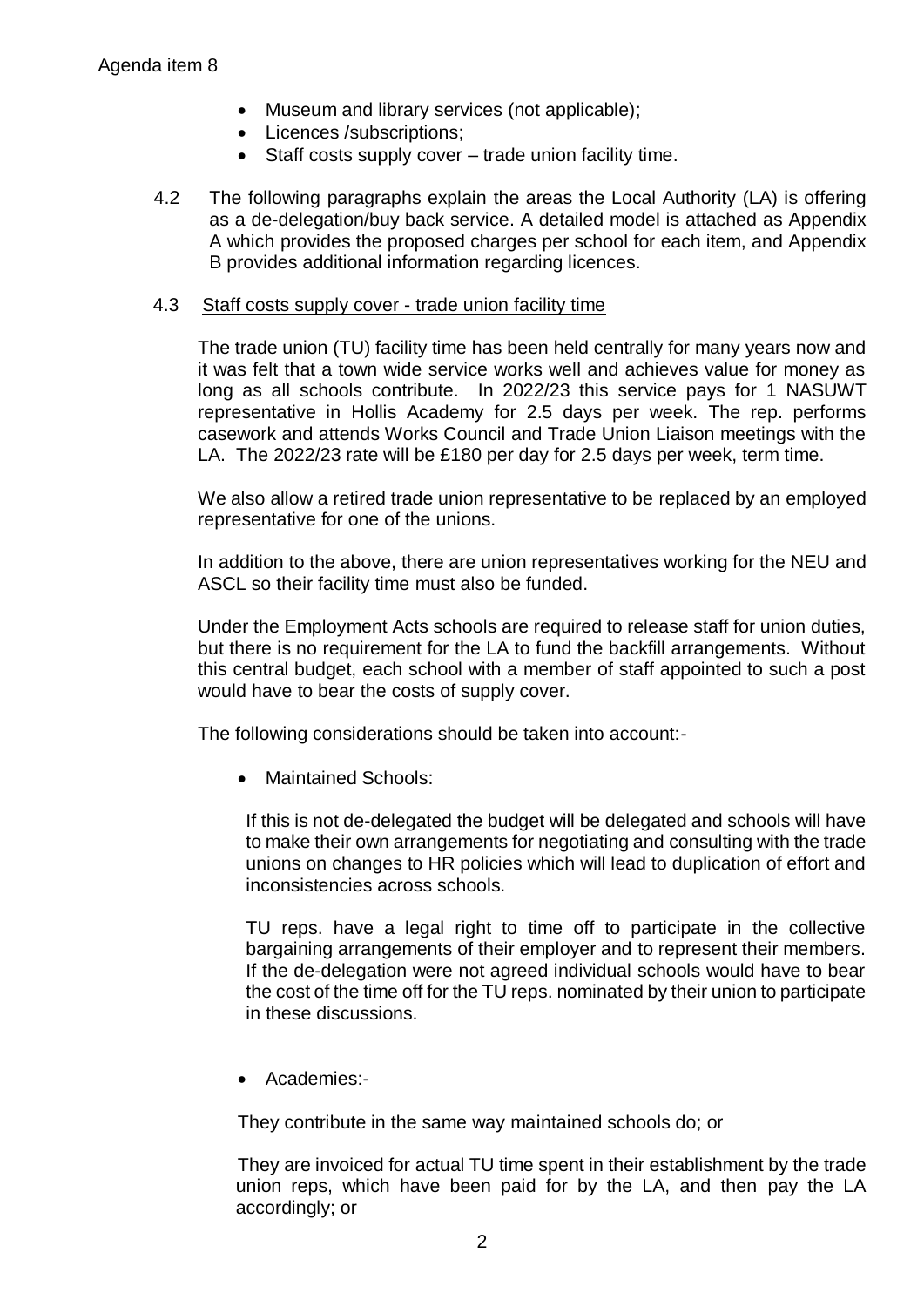They make their own arrangements with the trade unions for representatives from the trade unions amongst their own workforce.

If de-delegation is agreed for trade union facilitation arrangements then the LA would be willing to manage a town wide arrangement and contact academies to make them the offer to buy into the arrangements in support of good industrial relations across the town.

The total budget requirement for 2022/23 is £24,440, giving a cost per pupil of £1.09. This is a reduction based on previous years. This is partly due to moving towards a day rate of £180 and also the take up has not been required, therefore a slight reduction in budget.

The LA proposes that this budget is de-delegated in 2022/23.

#### 4.4 Licences/subscriptions

The following table includes the proposed licences for 2022/23.

| <b>Licence/Subscription</b>                          | <b>Basis of charge</b> | 2022/23 |
|------------------------------------------------------|------------------------|---------|
| CAPITA ONE (net of contribution from early<br>years) | Per pupil              | £3.39   |
| <b>Technology Forge</b>                              | Per pupil              | £0.16   |
|                                                      | Per pupil (Primary)    | £0.16   |
|                                                      | Per pupil (Sec.)       | £0.16   |
|                                                      | Per pupil (Special)    | £0.16   |
| <b>CLEAPSS Membership and RPA Service</b>            | Lump Sum (Sec.)        | £51     |

Due to the timing of setting the budget for de-delegation and organisations providing their costs for 2022/23, I am unable to confirm the rates for CAPITA ONE, Technology Forge and CLEAPSS. An assumption has been made for the uplift in rates for 2022/23. I am therefore advising that actual rates will be charged, once they are confirmed. I do not expect any variation to the rates above to be significant.

From 2021/22 Technology Forge has not been offered to academies and therefore only maintained schools are able to purchase this service.

CLEAPSS - where a secondary school or special school wishes to buy in to this service. CLEAPSS charge to the LA includes post 16 pupils, therefore the charge to these schools will include post 16 pupil numbers.

The LA proposes that the above licences are de-delegated in 2022/23.

### **5.0 Rules for academy conversions**

5.1 Although the de-delegation only relates to the maintained sector, there are separate rules if Academy conversions take place during the year.